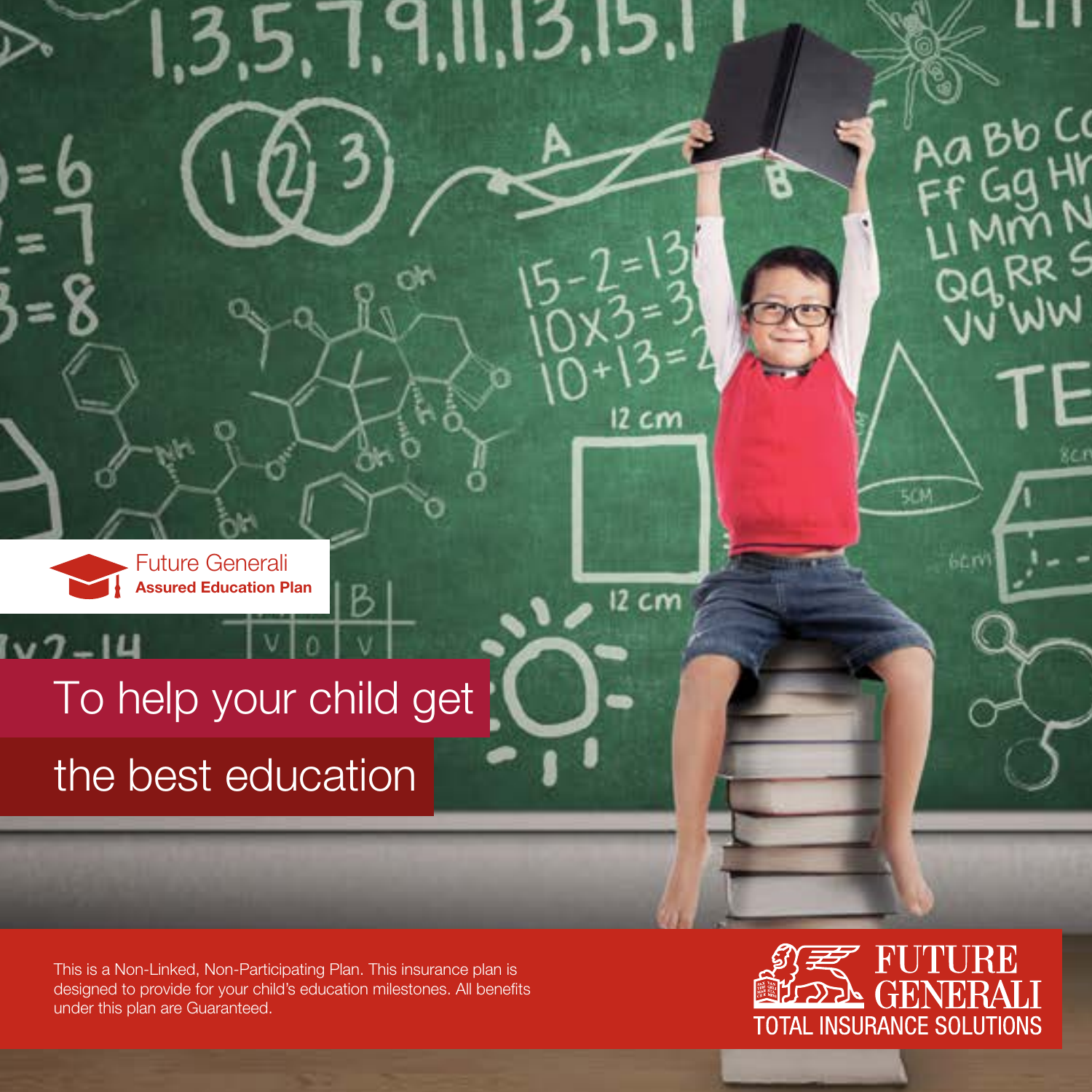Harvard University. Massachusetts Institute of Technology. University of Cambridge. University of Oxford. University of California. Stanford University. All India Institute of Medical Sciences. Indian Institute of Technology. Birla Institute of Technology and Science. Indian Institute of Management.

Every parent wants their child to get an admission at one of the top universities or colleges. But very often, the high college fees can prove to be a stumbling block.

Presenting **Future Generali Assured Education Plan** – a plan that arms you with the necessary funds to help your child gain admission into one of the finest colleges. This gives your child an ideal launching pad for a bright career. And you can be rest assured that, no matter what happens in the future, your child's education will never get compromised.

### UNIQUE PRODUCT BENEFITS:

- The plan enables you to save systematically until your child turns 17 years, for his/her graduation or post-graduation college fees.
- It offers you three options to receive Guaranteed Payouts, depending on your child's education milestones, so that you receive the money when it is actually needed.
- Your child's education is secured even in case of an unfortunate event in your life.
- You can further strengthen your plan by opting for riders which cover you against an accidental death and accidental total and permanent disability.
- You are eligible for tax benefits as per prevailing tax laws.

HOW DOES IT WORK?

- **Step 1:** Decide the amount of money you would need for your child's graduation or post-graduation college fees.
- **Step 2:** Opt for riders as per your need.
- **Step 3: Step 3: Our advisor will help you calculate the premium amount you need to pay.**
- **Step 4:** Be assured of enjoying protection and Guaranteed Payouts to fund your child's education.

| <b>PLAN SUMMARY</b>                                                                |                                                                                                                                                                         |
|------------------------------------------------------------------------------------|-------------------------------------------------------------------------------------------------------------------------------------------------------------------------|
| Entry age<br>(Age mentioned refers to age as on<br>last birthday)                  | Age of the child: 0-10 years<br>Age of the parent: 21-50 years<br>(Parent will be the Life Assured under the plan)                                                      |
| Maturity age of the parent<br>(Age mentioned refers to age as on<br>last birthday) | Minimum: 35 years<br>Maximum: 67 years                                                                                                                                  |
| Policy Term                                                                        | 17 years minus age of the child at the time of purchase, i.e. minimum of 7 years, if the child's<br>age is 10 years to maximum of 17 years in case of a new born child. |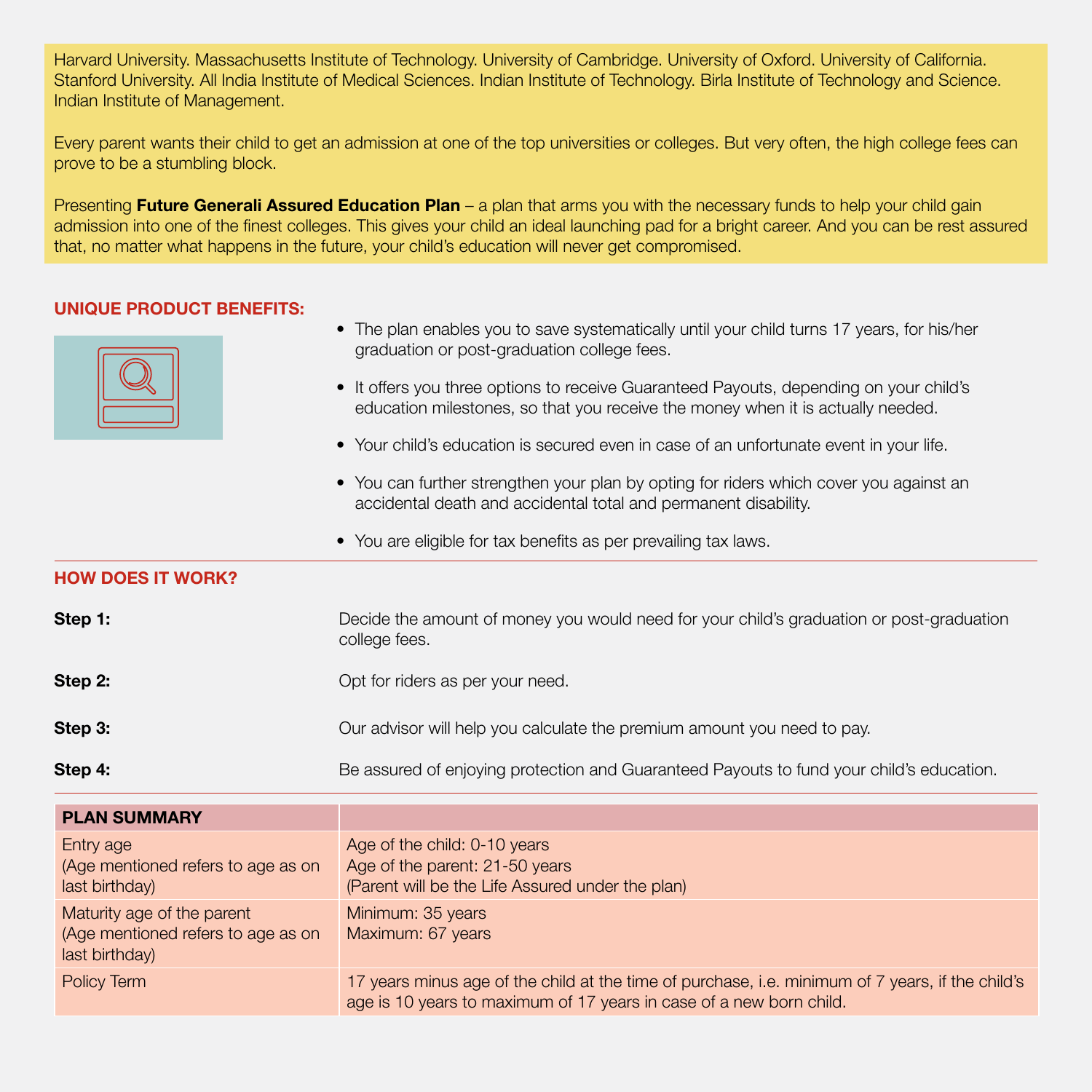| Premium Payment Term             | Will be same as Policy Term                                                                                                                                                                         |                        |                       |                       |                        |  |  |  |
|----------------------------------|-----------------------------------------------------------------------------------------------------------------------------------------------------------------------------------------------------|------------------------|-----------------------|-----------------------|------------------------|--|--|--|
| Premium Payable                  | Minimum premium -<br>₹20,000 annually OR<br>₹2,000 monthly                                                                                                                                          |                        |                       |                       |                        |  |  |  |
| <b>Premium Payment Frequency</b> | The premiums can be paid in Annual or Monthly modes only. Monthly premiums can only be<br>paid by Electronic Clearing System (ECS). The premium for monthly mode is 8.83% of the<br>annual premium. |                        |                       |                       |                        |  |  |  |
| <b>Payout Options</b>            | You can choose to receive benefits based on your child's education needs as follows, when<br>your child turns 17 years of age.                                                                      |                        |                       |                       |                        |  |  |  |
|                                  | Age of your Child Payout Period<br>Option A<br>Option B<br>Option C                                                                                                                                 |                        |                       |                       |                        |  |  |  |
|                                  | 17 years                                                                                                                                                                                            | End of Policy Term     | 40% of Sum<br>Assured | 10% of Sum<br>Assured | 100% of Sum<br>Assured |  |  |  |
|                                  | 18 years                                                                                                                                                                                            | Policy Term $+1$ year  | 30% of Sum<br>Assured | 10% of Sum<br>Assured | <b>NIL</b>             |  |  |  |
|                                  | Policy Term $+2$ years<br>19 years                                                                                                                                                                  |                        | 20% of Sum<br>Assured | 10% of Sum<br>Assured | <b>NIL</b>             |  |  |  |
|                                  | 20 years                                                                                                                                                                                            | Policy Term $+3$ years | 10% of Sum<br>Assured | 70% of Sum<br>Assured | <b>NIL</b>             |  |  |  |

# WHAT ARE YOUR BENEFITS?



**Maturity Benefit:** Now, you can be in complete control of your child's higher education by receiving Guaranteed Payouts. These payouts are designed in such a way that you are sure to use it only for payment of admission or tuition fees. Moreover, you have the flexibility to choose between three options, option A, B or C, to receive these payouts as per your child's education milestones.

### Let's understand this with an example.

Raj is 30 years old and the father of a 1 year old, Aryan. As per his financial plan, he needs to get ₹20 lakh to fund Aryan's tuition fees through yearly payouts.

- 1. He can choose to receive the Maturity Benefits as yearly payouts either as per option A, B or C.
- 2. The Policy Term and Premium Payment Term are 16 years as Aryan is 1 year old at the beginning of the policy.
- 3. When Aryan turns 17 years, Raj will receive 100% of the Sum Assured.
- 4. Raj has the option to receive this as under:

| Age of your Child     | <b>Year of Payout</b>                                | <b>Option A</b>                      | <b>Option B</b>                      | <b>Option C</b>                        |  |
|-----------------------|------------------------------------------------------|--------------------------------------|--------------------------------------|----------------------------------------|--|
| <b>Annual Premium</b> |                                                      | ₹80,410 p.a.                         | ₹74,280 p.a.                         | ₹84,660 p.a.                           |  |
| 17 years              | End of 16 <sup>th</sup> Year (End of<br>Policy Term) | 40% of Sum Assured<br>i.e. ₹8,00,000 | 10% of Sum Assured<br>i.e. ₹2,00,000 | 100% of Sum Assured<br>i.e. ₹20,00,000 |  |
| 18 years              | Policy Term + 1 year                                 | 30% of Sum Assured<br>i.e. ₹6,00,000 | 10% of Sum Assured<br>i.e. ₹2,00,000 | <b>NIL</b>                             |  |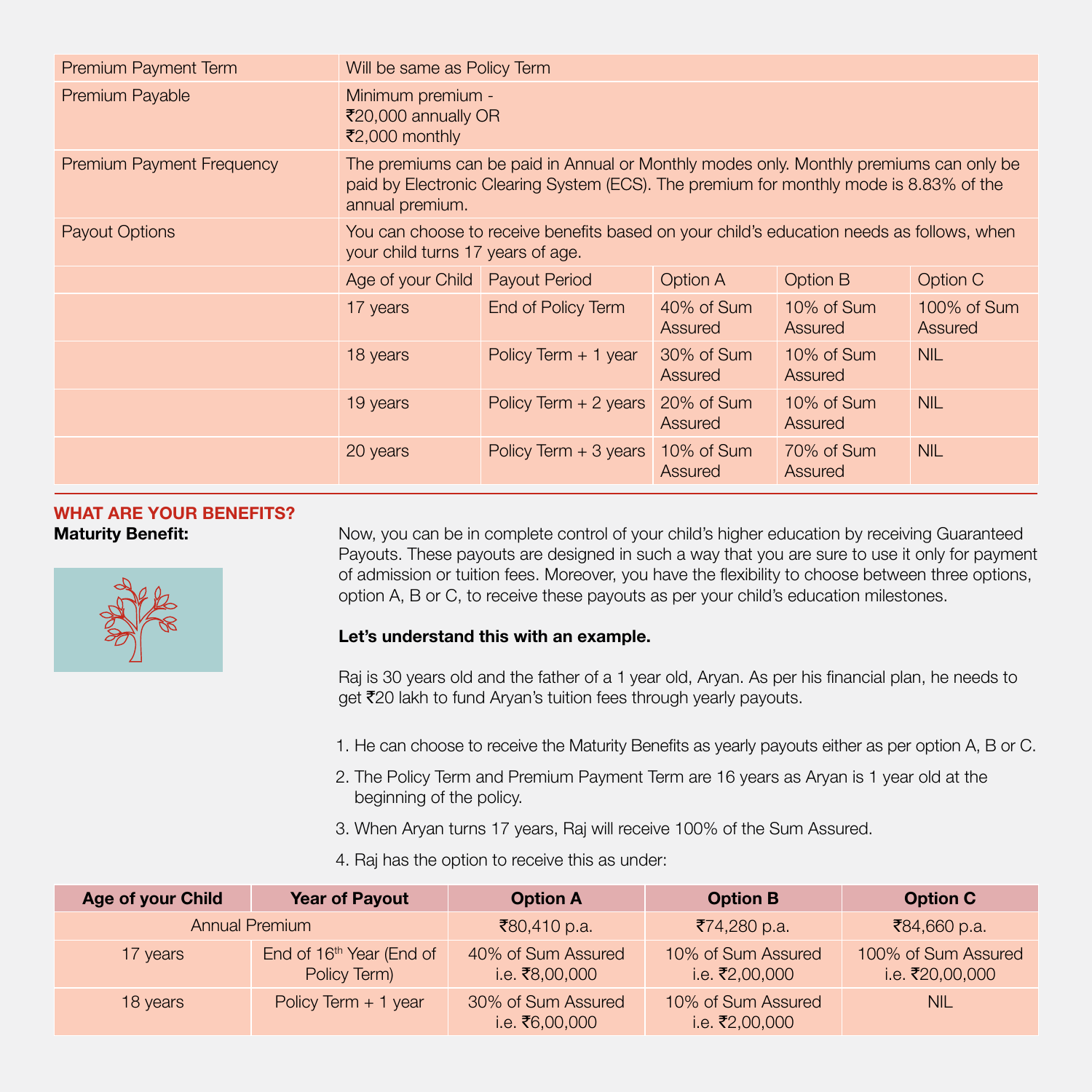| 19 years | Policy Term $+2$ years | 20% of Sum Assured<br>i.e. ₹4.00.000 | 10% of Sum Assured<br>i.e. ₹2.00.000  | <b>NIL</b> |
|----------|------------------------|--------------------------------------|---------------------------------------|------------|
| 20 years | Policy Term + 3 years  | 10% of Sum Assured<br>i.e. ₹2.00.000 | 70% of Sum Assured<br>i.e. ₹14.00.000 | <b>NIL</b> |

### WHAT YOU PAY?

₹80,140 p.a. for 16 years under Option A `74,280 p.a. for 16 years under Option B ₹84,660 p.a. for 16 years under Option C



With unique product benefits, funds for best colleges and universities, will be within your child's reach!

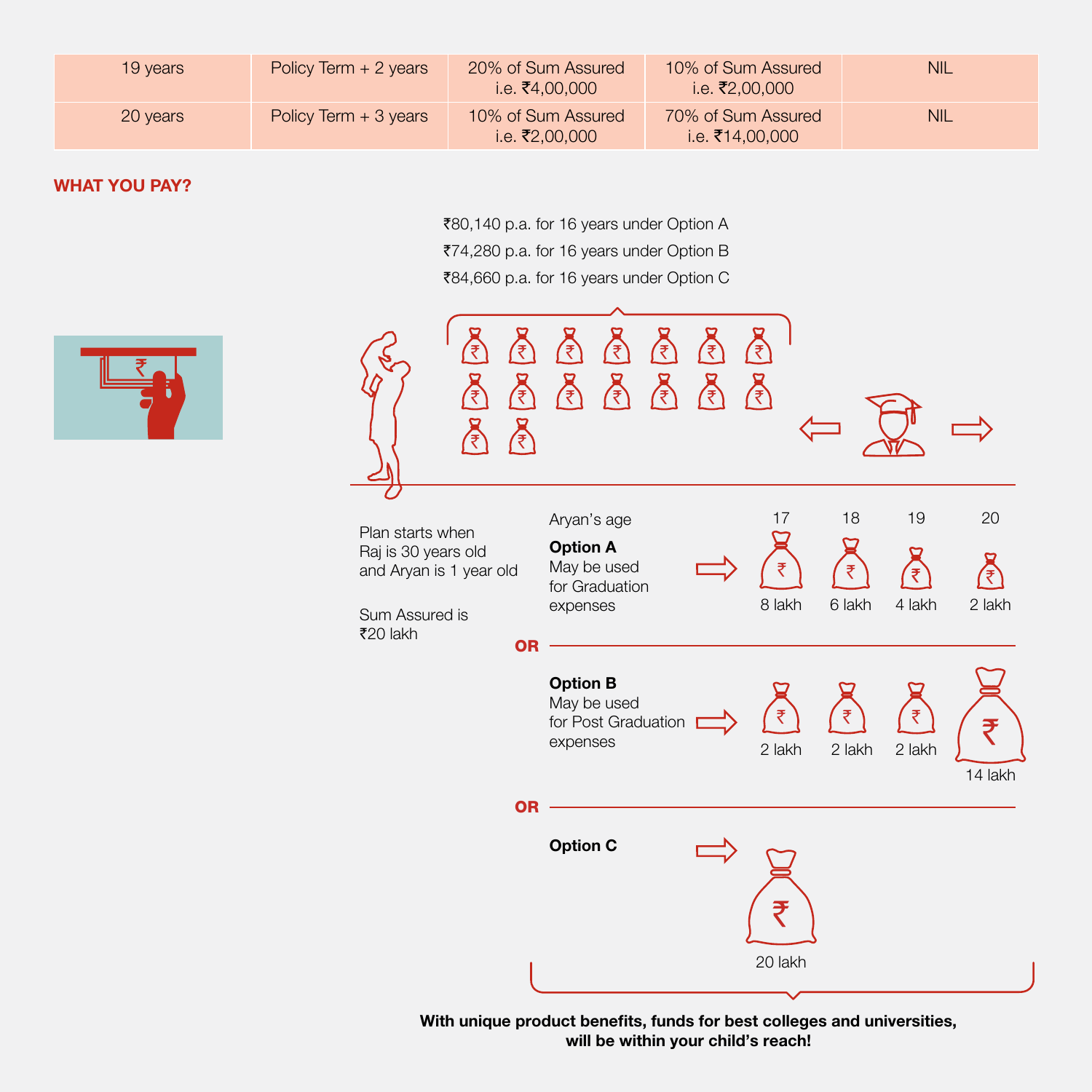#### Death Benefits: Uninterrupted protection for your child's education

Our plan ensures your child's education would not suffer in case you are not around. In such an unfortunate event, we will make sure your child gets the following Guaranteed Benefits to help achieve all the education milestones you have planned for:

#### We will:

- i. Waive all future premiums payable under the policy.
- ii. Immediately pay Guaranteed Death Sum Assured to ensure your family's immediate needs are taken care of.
- iii. Pay 5% of the Sum Assured immediately and on every death anniversary of the Life Assured till your child turns 17 years. This guaranteed amount can be used to fund your child's regular school fees.
- iv. Pay Maturity Benefit (100% of Sum Assured) as per your chosen option while purchasing the plan.

### Death Sum Assured shall be highest of the following:

- i. 10 times Annualised Premium (excluding taxes, rider premium and extra premiums, if any), or
- ii. 105% of total premiums paid (excluding taxes, rider premium and extra premiums, if any) as on date of death, or
- iii. Maturity Sum Assured, which is equal to the Sum Assured
- iv. Absolute amount payable on death, which is equal to the Sum Assured

### Let's understand this benefit with an example.

Raj has purchased Future Generali Assured Education Plan and he opted for Option B. He meets with an accident which causes his untimely death within one year after purchasing the policy. The benefits paid out to Raj's family will be as under:

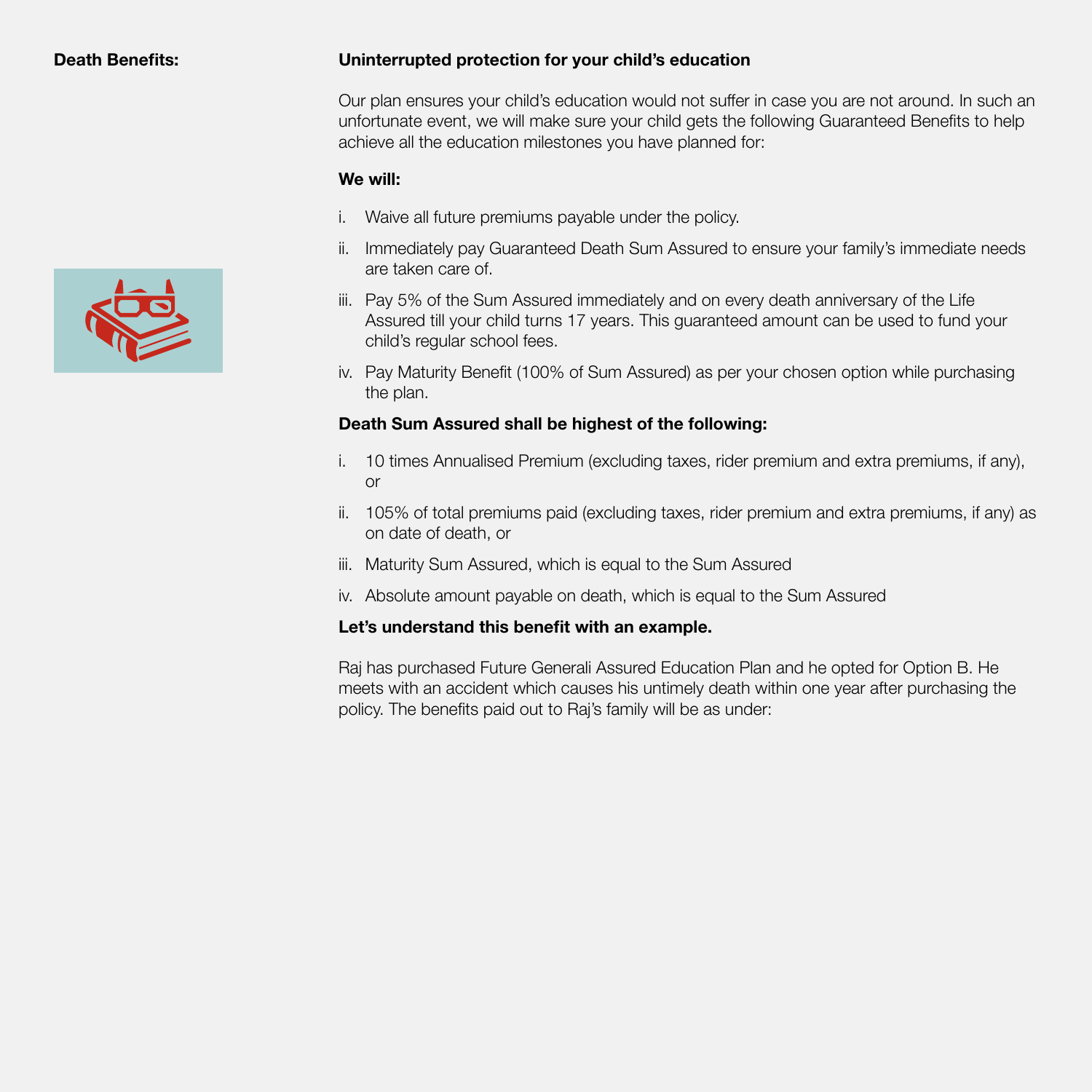Raj is 30 years old and his son is 1 year old. He opts for a Sum Assured (SA) of  $\bar{z}$ 20 lakh and payout as per Option B.



Your child's education will be taken care of just the way you planned it, come what may!

#### Summary of Benefits:

| <b>Your Benefits</b>    |                                                                                                                                                                                                                              |  |  |  |  |  |
|-------------------------|------------------------------------------------------------------------------------------------------------------------------------------------------------------------------------------------------------------------------|--|--|--|--|--|
| <b>Maturity Benefit</b> | 100% of Sum Assured is paid in the manner as opted by you at<br>inception.                                                                                                                                                   |  |  |  |  |  |
| Death Benefit           | Death Sum Assured is paid immediately to the nominee on death of<br>the Life Assured.<br>We will also pay:<br>1.5% of the Sum Assured on death and on every death anniversary of<br>the Life Assured during the Policy Term. |  |  |  |  |  |
|                         | 2. Maturity Benefit in the manner as opted by you at inception.                                                                                                                                                              |  |  |  |  |  |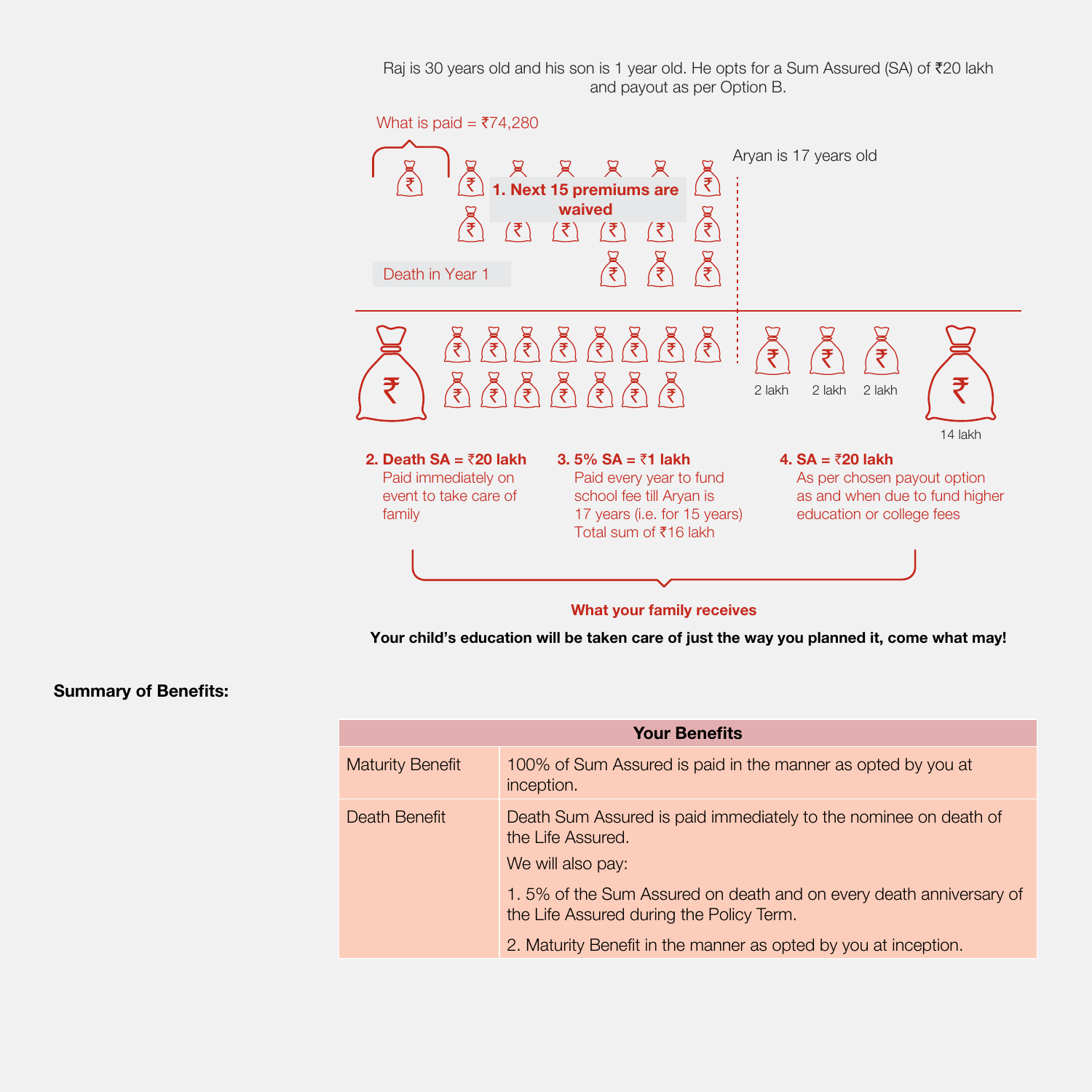## LITTLE PRIVILEGES, JUST FOR YOU

| <b>Free-Look Period:</b>            | In case you disagree with any of the terms and conditions of the policy, you can return the<br>policy to the Company within 15 days (30 days if the policy is sold through the Distance<br>Marketing Mode) of its receipt, for cancellation, stating your objections. Future Generali will<br>refund the policy premium after the deduction of proportionate risk premium for the period of<br>cover, stamp duty charges, cost of medical examination, if any.<br>Note: Distance marketing means insurance solicitation by way of telephone calling/short<br>messaging service (SMS)/other electronic modes like email, internet and interactive television<br>(DTH)/direct mail/newspaper and magazine inserts or any other means of communication other |  |  |  |  |  |  |
|-------------------------------------|-----------------------------------------------------------------------------------------------------------------------------------------------------------------------------------------------------------------------------------------------------------------------------------------------------------------------------------------------------------------------------------------------------------------------------------------------------------------------------------------------------------------------------------------------------------------------------------------------------------------------------------------------------------------------------------------------------------------------------------------------------------|--|--|--|--|--|--|
|                                     | than that in person.                                                                                                                                                                                                                                                                                                                                                                                                                                                                                                                                                                                                                                                                                                                                      |  |  |  |  |  |  |
| <b>Grace Period:</b>                | You get a Grace Period of 30 days if you have opted for Annual mode of premium payment or<br>15 days if you have opted for monthly premium payment from the premium due date to pay<br>your missed premium. During these days, you will continue to be covered and be entitled to<br>receive all the benefits subject to deduction of due premiums.                                                                                                                                                                                                                                                                                                                                                                                                       |  |  |  |  |  |  |
| <b>Flexibility to make changes:</b> | We allow you to make change in the mode of payment on the basis of valid reasons submitted<br>by you and subject to underwriting policy of the Company.                                                                                                                                                                                                                                                                                                                                                                                                                                                                                                                                                                                                   |  |  |  |  |  |  |
| Loan:                               | You may avail of a loan once the policy has acquired Surrender Value. The maximum amount of<br>loan that can be availed is up to 85% of the Surrender Value.                                                                                                                                                                                                                                                                                                                                                                                                                                                                                                                                                                                              |  |  |  |  |  |  |
|                                     | For more details, please refer the policy document.                                                                                                                                                                                                                                                                                                                                                                                                                                                                                                                                                                                                                                                                                                       |  |  |  |  |  |  |
| <b>Tax Benefits:</b>                | Premium(s) paid are eligible for tax benefit as may be available under the provisions of<br>Section(s) 80C, 80CCC (1), 80D, 10.10D as applicable. For further details, consult your tax<br>advisor. Tax benefits are subject to change from time to time.                                                                                                                                                                                                                                                                                                                                                                                                                                                                                                 |  |  |  |  |  |  |
| <b>Riders:</b>                      | You have the option to enhance your cover by opting for the following riders.                                                                                                                                                                                                                                                                                                                                                                                                                                                                                                                                                                                                                                                                             |  |  |  |  |  |  |
|                                     | 1. Future Generali Non-Linked Accidental Death Rider (UIN 133B023V01)                                                                                                                                                                                                                                                                                                                                                                                                                                                                                                                                                                                                                                                                                     |  |  |  |  |  |  |
|                                     | 2. Future Generali Non-Linked Accidental Total and Permanent Disability Rider<br>(UIN 133B024V01)                                                                                                                                                                                                                                                                                                                                                                                                                                                                                                                                                                                                                                                         |  |  |  |  |  |  |
|                                     | Please refer to the respective rider brochures for more details.                                                                                                                                                                                                                                                                                                                                                                                                                                                                                                                                                                                                                                                                                          |  |  |  |  |  |  |
| <b>TERMS AND CONDITIONS</b>         | Non-payment of premiums during the first 2 years                                                                                                                                                                                                                                                                                                                                                                                                                                                                                                                                                                                                                                                                                                          |  |  |  |  |  |  |
|                                     | • If any due premiums for first 2 policy years have not been paid within the Grace Period, the<br>policy shall lapse and shall have no value.                                                                                                                                                                                                                                                                                                                                                                                                                                                                                                                                                                                                             |  |  |  |  |  |  |
|                                     | • All risk cover ceases while the policy is in lapsed status.                                                                                                                                                                                                                                                                                                                                                                                                                                                                                                                                                                                                                                                                                             |  |  |  |  |  |  |
|                                     | • You have the option to revive the plan within 2 years from the date of the first unpaid due<br>premium. You will be required to pay arrears of premium along with interest.                                                                                                                                                                                                                                                                                                                                                                                                                                                                                                                                                                             |  |  |  |  |  |  |
|                                     | • If the plan is not revived by the end of the Revival Period, the policy will terminate and no<br>benefits are payable.                                                                                                                                                                                                                                                                                                                                                                                                                                                                                                                                                                                                                                  |  |  |  |  |  |  |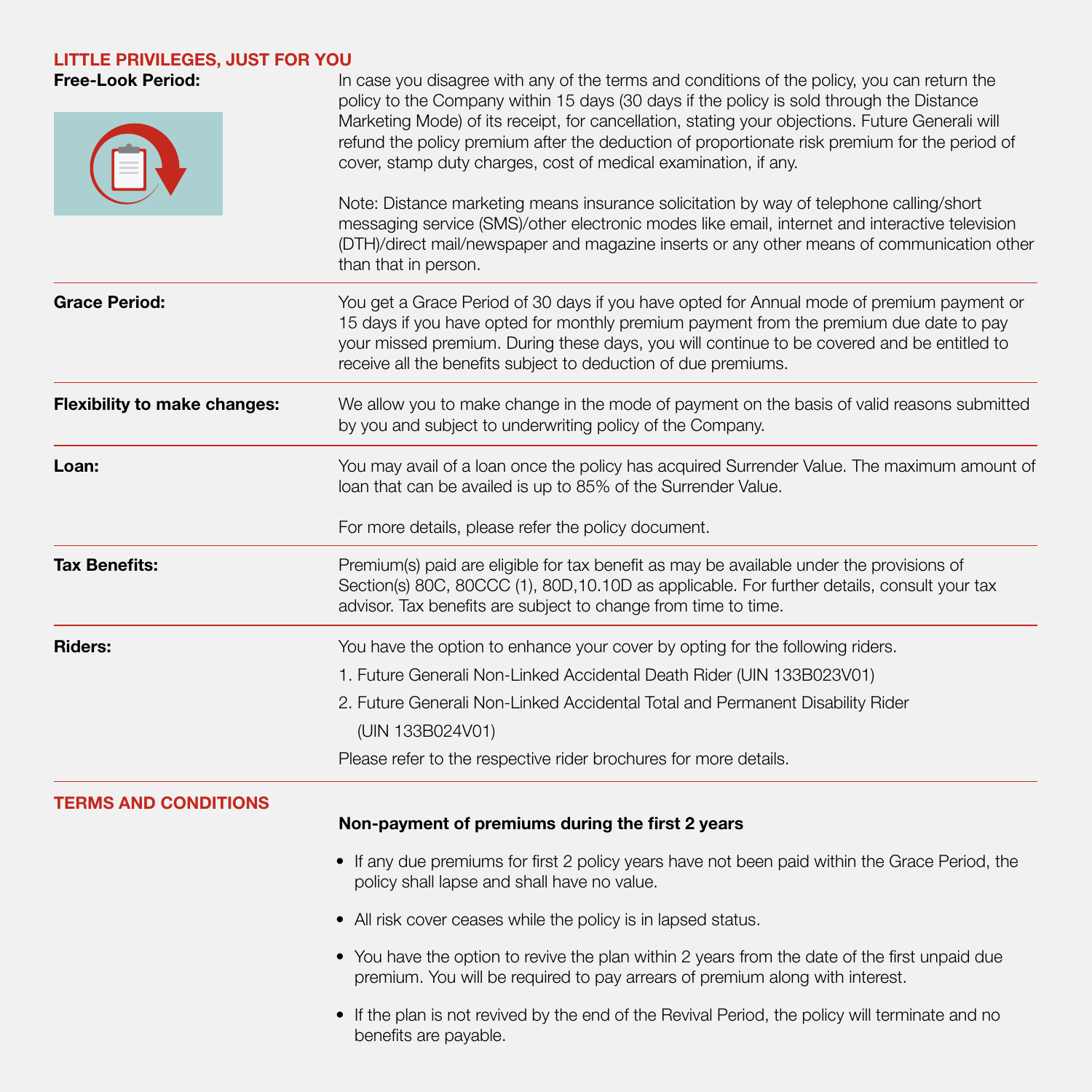|                                    | Non-payment of premiums after the first 2 years                                                                                                                                                                                                                                                                                                                                                                                                                                            |
|------------------------------------|--------------------------------------------------------------------------------------------------------------------------------------------------------------------------------------------------------------------------------------------------------------------------------------------------------------------------------------------------------------------------------------------------------------------------------------------------------------------------------------------|
|                                    | • If due premiums for at least first 2 policy years have been paid and subsequent premiums<br>have not been paid within the Grace Period, then the policy will be converted to a Paid-up<br>Policy and the Sum Assured and Death Sum Assured will be reduced in the same proportion<br>as the ratio of number of premiums paid to the total number of premiums payable under the<br>policy.                                                                                                |
|                                    | • Paid-up Sum Assured = (No. of premiums paid/Total No. of premiums payable) x Sum<br>Assured                                                                                                                                                                                                                                                                                                                                                                                              |
|                                    | • Maturity Benefit will be paid as percentage of Paid-up Sum Assured.                                                                                                                                                                                                                                                                                                                                                                                                                      |
|                                    | • Death Benefit paid is                                                                                                                                                                                                                                                                                                                                                                                                                                                                    |
|                                    | o Reduced Paid-up Death Sum Assured given immediately to the nominee on death of the<br>Life Assured                                                                                                                                                                                                                                                                                                                                                                                       |
|                                    | o 5% of the Paid-up Sum Assured given on death and on every death anniversary of the Life<br>Assured during the Policy Term                                                                                                                                                                                                                                                                                                                                                                |
|                                    | o Maturity Benefit as percentage of Paid-up Sum Assured                                                                                                                                                                                                                                                                                                                                                                                                                                    |
|                                    | • You can revive your Paid-up Policy within a period of two years from the due date of the first<br>unpaid premium                                                                                                                                                                                                                                                                                                                                                                         |
|                                    | • You can surrender your Paid-up Policy anytime                                                                                                                                                                                                                                                                                                                                                                                                                                            |
| <b>Surrender Value:</b>            | You purchased this plan to ensure that your child's education milestones remain uninterrupted.<br>This objective will be achieved only if you continue the plan up to maturity. However, should<br>you be in need of money in case of an emergency, you have the option to surrender the<br>policy before its maturity. If you do, you will be paid a Surrender Value. The policy acquires a<br>Surrender Value after all the due premiums have been paid for at least first 2 full years. |
|                                    | On surrender, the higher of the Special Surrender Value (SSV) and the Guaranteed Surrender<br>Value (GSV) will be paid.                                                                                                                                                                                                                                                                                                                                                                    |
| <b>Guaranteed Surrender Value:</b> | The GSV shall be a percentage of total premium paid (excluding taxes, rider premium and extra<br>premium, if any).                                                                                                                                                                                                                                                                                                                                                                         |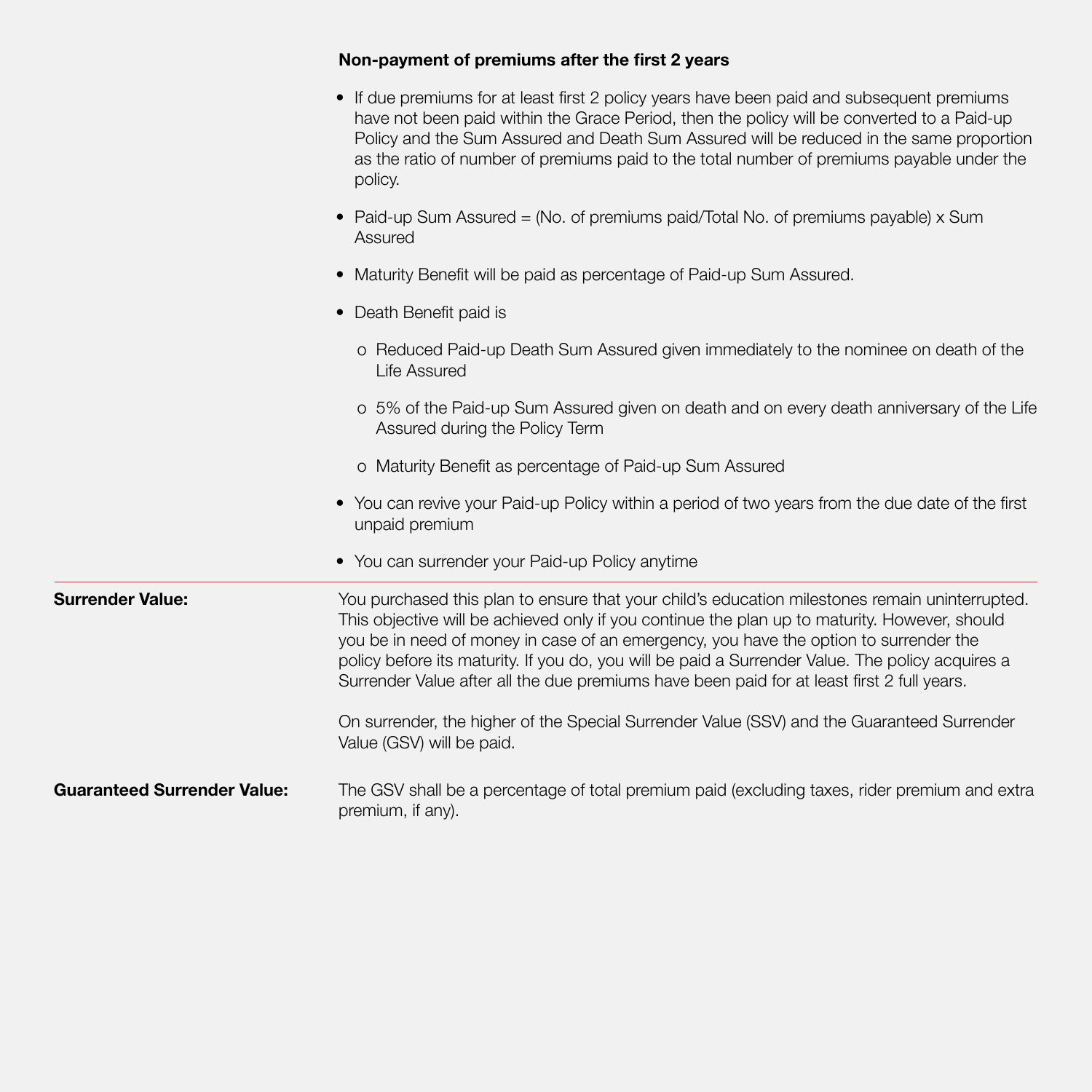| Policy Term                                                                                                                                                                                                                                                                                                                                                                                                                                                 | $\overline{7}$ | 8                                                                                                                                                                                                                                                                                                                                                                     | 9   | 10  | 11  | 12  | 13  | 14  | 15  | 16  | 17  |
|-------------------------------------------------------------------------------------------------------------------------------------------------------------------------------------------------------------------------------------------------------------------------------------------------------------------------------------------------------------------------------------------------------------------------------------------------------------|----------------|-----------------------------------------------------------------------------------------------------------------------------------------------------------------------------------------------------------------------------------------------------------------------------------------------------------------------------------------------------------------------|-----|-----|-----|-----|-----|-----|-----|-----|-----|
| Policy year of surrender                                                                                                                                                                                                                                                                                                                                                                                                                                    |                |                                                                                                                                                                                                                                                                                                                                                                       |     |     |     |     |     |     |     |     |     |
| 1                                                                                                                                                                                                                                                                                                                                                                                                                                                           | 0%             | 0%                                                                                                                                                                                                                                                                                                                                                                    | 0%  | 0%  | 0%  | 0%  | 0%  | 0%  | 0%  | 0%  | 0%  |
| $\overline{2}$                                                                                                                                                                                                                                                                                                                                                                                                                                              | 30%            | 30%                                                                                                                                                                                                                                                                                                                                                                   | 30% | 30% | 30% | 30% | 30% | 30% | 30% | 30% | 30% |
| 3                                                                                                                                                                                                                                                                                                                                                                                                                                                           | 30%            | 30%                                                                                                                                                                                                                                                                                                                                                                   | 30% | 30% | 30% | 30% | 30% | 30% | 30% | 30% | 30% |
| $\overline{4}$                                                                                                                                                                                                                                                                                                                                                                                                                                              | 50%            | 50%                                                                                                                                                                                                                                                                                                                                                                   | 50% | 50% | 50% | 50% | 50% | 50% | 50% | 50% | 50% |
| 5                                                                                                                                                                                                                                                                                                                                                                                                                                                           | 55%            | 55%                                                                                                                                                                                                                                                                                                                                                                   | 50% | 50% | 50% | 50% | 50% | 50% | 50% | 50% | 50% |
| 6                                                                                                                                                                                                                                                                                                                                                                                                                                                           | 75%            | 65%                                                                                                                                                                                                                                                                                                                                                                   | 60% | 50% | 50% | 50% | 50% | 50% | 50% | 50% | 50% |
| $\overline{7}$                                                                                                                                                                                                                                                                                                                                                                                                                                              | 90%            | 75%                                                                                                                                                                                                                                                                                                                                                                   | 70% | 60% | 50% | 50% | 50% | 50% | 50% | 50% | 50% |
| 8                                                                                                                                                                                                                                                                                                                                                                                                                                                           |                | 90%                                                                                                                                                                                                                                                                                                                                                                   | 80% | 70% | 60% | 55% | 55% | 55% | 55% | 55% | 55% |
| $\mathsf{9}$                                                                                                                                                                                                                                                                                                                                                                                                                                                |                |                                                                                                                                                                                                                                                                                                                                                                       | 90% | 80% | 70% | 60% | 55% | 55% | 55% | 55% | 55% |
| 10                                                                                                                                                                                                                                                                                                                                                                                                                                                          |                |                                                                                                                                                                                                                                                                                                                                                                       |     | 90% | 80% | 70% | 60% | 60% | 60% | 60% | 60% |
| 11                                                                                                                                                                                                                                                                                                                                                                                                                                                          |                |                                                                                                                                                                                                                                                                                                                                                                       |     |     | 90% | 80% | 70% | 65% | 60% | 60% | 60% |
| 12                                                                                                                                                                                                                                                                                                                                                                                                                                                          |                |                                                                                                                                                                                                                                                                                                                                                                       |     |     |     | 90% | 80% | 70% | 65% | 65% | 65% |
| 13                                                                                                                                                                                                                                                                                                                                                                                                                                                          |                |                                                                                                                                                                                                                                                                                                                                                                       |     |     |     |     | 90% | 80% | 70% | 70% | 65% |
| 14                                                                                                                                                                                                                                                                                                                                                                                                                                                          |                |                                                                                                                                                                                                                                                                                                                                                                       |     |     |     |     |     | 90% | 80% | 70% | 70% |
| 15                                                                                                                                                                                                                                                                                                                                                                                                                                                          |                |                                                                                                                                                                                                                                                                                                                                                                       |     |     |     |     |     |     | 90% | 80% | 70% |
| 16                                                                                                                                                                                                                                                                                                                                                                                                                                                          |                |                                                                                                                                                                                                                                                                                                                                                                       |     |     |     |     |     |     |     | 90% | 80% |
| 17                                                                                                                                                                                                                                                                                                                                                                                                                                                          |                |                                                                                                                                                                                                                                                                                                                                                                       |     |     |     |     |     |     |     |     | 90% |
| <b>Special Surrender Value:</b>                                                                                                                                                                                                                                                                                                                                                                                                                             |                | Special Surrender Value (SSV) factors will be based on the Company's expectation of future<br>financial and demographic conditions based on past data and may be reviewed by the<br>Company from time to time with prior approval from IRDAI.<br>SSV will be calculated as:<br>(Number of premiums paid/Total number of premiums payable) x Sum Assured x SSV factors |     |     |     |     |     |     |     |     |     |
| <b>Nomination and Assignment:</b>                                                                                                                                                                                                                                                                                                                                                                                                                           |                | Nomination, in accordance with Section 39 of the Insurance Act, 1938, is permitted under this<br>policy.<br>Assignment, in accordance with Section 38 of the Insurance Act, 1938 is permitted under this<br>policy.                                                                                                                                                   |     |     |     |     |     |     |     |     |     |
| <b>EXCLUSIONS</b><br>Suicide Exclusion: If the Life Assured commits suicide within one year from the policy<br>inception date, the policy will be void and only 80% of the premiums paid will be payable to the<br>nominee.<br>If the Life Assured commits suicide within one year from the revival date, if revived, the policy<br>will be void and higher of 80% of the premiums paid and the Surrender Value, if any, will be<br>payable to the nominee. |                |                                                                                                                                                                                                                                                                                                                                                                       |     |     |     |     |     |     |     |     |     |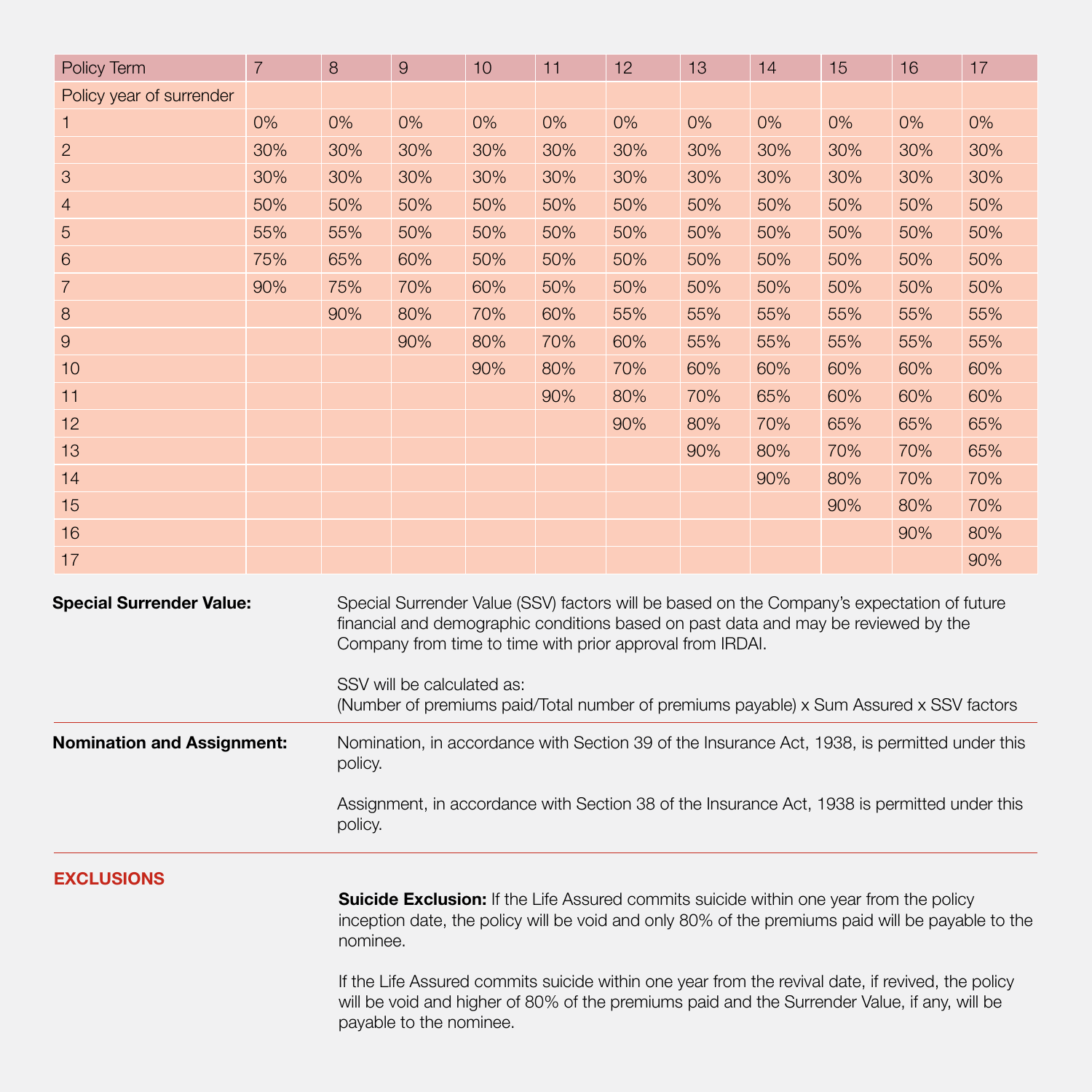Section 41 of the Insurance Act, 1938 states:



Prohibition on Rebates: 1. No person shall allow or offer to allow, either directly or indirectly, as an inducement to any person to take or renew or continue an insurance in respect of any kind of risk relating to lives or property in India, any rebate of the whole or part of the commission payable or any rebate of the premium shown on the policy, nor shall any person taking out or renewing or continuing a policy accept any rebate, except such rebate as may be allowed in accordance with the published prospectuses or tables of the insurer:

> Provided that acceptance by an insurance agent of commission in connection with a policy of life insurance taken out by himself on his own life shall not be deemed to be acceptance of a rebate of premium within the meaning of this subsection if at the time of such acceptance the insurance agent satisfies the prescribed conditions establishing that he is a bona fide insurance agent employed by the insurer.

2. Any person making default in complying with the provisions of this section shall be liable for a penalty which may extend to Ten Lakh Rupees.

Section 45 of Insurance Act, 1938 states:



**Non-Disclosure:** 1. No policy of life insurance shall be called in question on any ground whatsoever after the expiry of 3 years from the date of the policy i.e. from the date of issuance of the policy or the date of commencement of risk or the date of revival of the policy or the date of the rider to the policy, whichever is later.

2. A policy of life insurance may be called in question at any time within 3 years from the date of issuance of the policy or the date of commencement of risk or the date of revival of the policy or the date of the rider to the policy, whichever is later, on the ground of fraud.

For further information, Section 45 of the Insurance Laws (Amendment) Act, 2015 may be referred.

WHY CHOOSE US? Future Generali is a joint venture between India's leading retailer Future Group, Italy based insurance major Generali and Industrial Investment Trust Ltd. (IITL). The Company was incorporated in 2006 and brings together the unique qualities of the founding Companies local experience and knowledge with global insurance expertise.

> Future Generali offers an extensive range of life insurance products, and a network that ensures we are close to you, wherever you go.